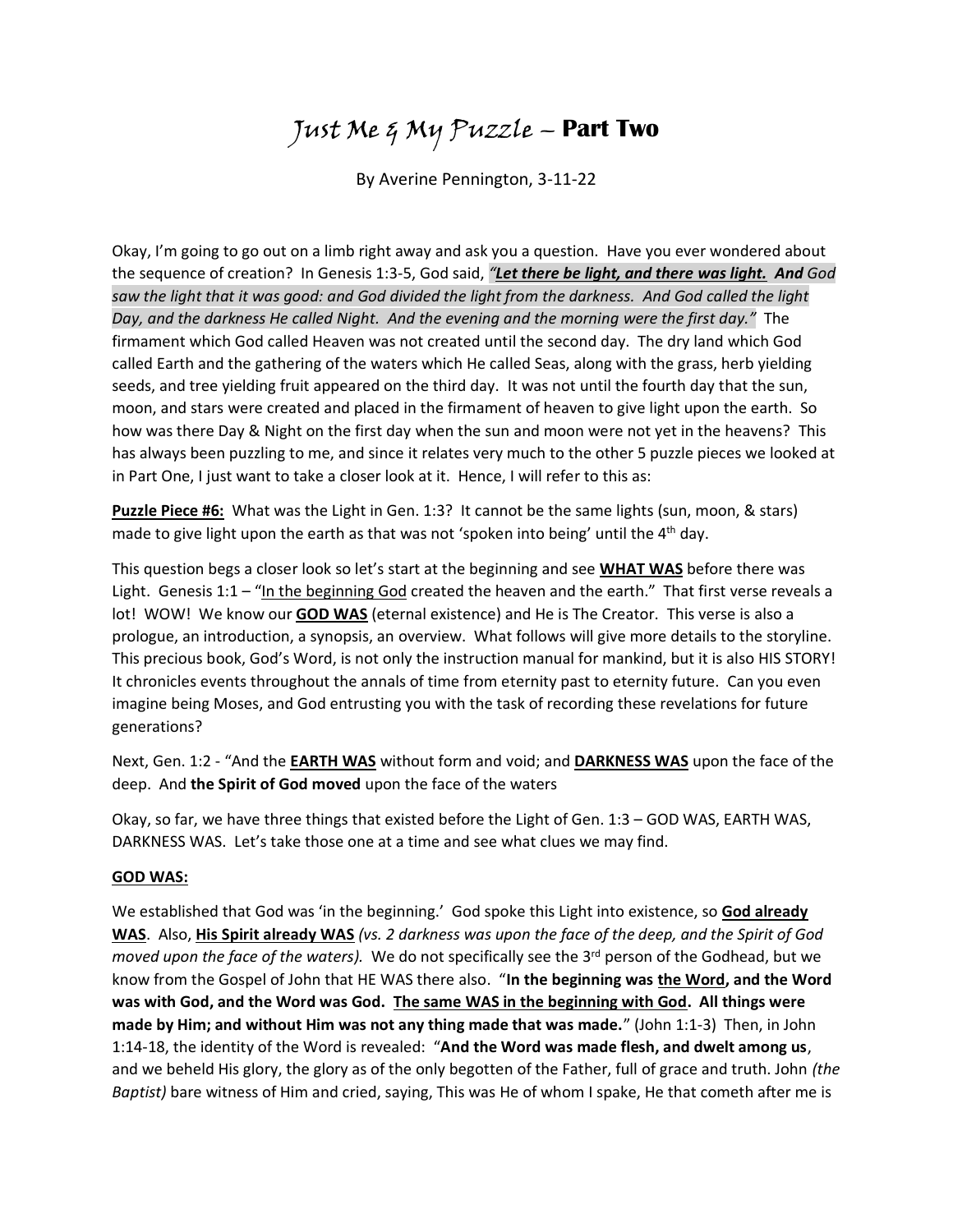preferred before me: for **He was before Me**. And **of His fulness have all we received**, and grace for grace. For the law was given by Moses, but **grace and truth came by Jesus Christ**. No man hath seen God at any time; **the only begotten Son, which is in the bosom of the Father**, He hath declared Him." From these scriptures we can confirm that the  $3<sup>rd</sup>$  person of the Godhead, the only begotten Son of God, Jesus Christ, was indeed present in the beginning. The fact that God **SAID**, "Let there be Light" is evidence that **The WORD WAS** also in the beginning.

# **EARTH WAS:**

At this point, we are not told much about the earth except that it was **without form and void**. To have a better picture in our minds we will look at the definitions of those two words: #1) **FORM**-n. – the essential nature of a thing OR the shape & structure of something as distinguished from its matter; the component of a thing that determines its kind; orderly method of arrangement; manner of coordinating substance, pattern, structural elements. #2) **VOID**-n. – empty, not occupied, vacant, not inhabited, deserted, containing nothing, vacuum, the quality or state of being without something. From the evidence presented, the earth at that time was just an 'empty mass of matter' with no order to its substance. However, this does bring up another question which I hope will be answered as we go along. I will label this:

**Puzzle Piece # 7**: Where did the earth that was 'without form & void' come from?

# **DARKNESS WAS:**

Now because I know that scripture interprets scripture, just as I used the gospel of John to establish that Jesus Christ is 'the Word' and was in the beginning with God . . . and knowing that scripture is based 'precept upon precept' (Is. 28:10) . . . and having studied scripture throughout my lifetime, I know darkness has more than one meaning. Yes, it means **'without light'** which is true of the state of the earth in the beginning, but it is also indicative of being **'without God.'** That state of being is usually associated with wickedness, unrighteousness, ungodliness . . . and all things EVIL. I would like to propose that this 'DARKNESS THAT WAS' has a double-meaning. At this point, our primary goal is PP#6 regarding the Light. By taking this approach, I believe we can unravel some of the other confusing aspects of the creation account.

Let's examine the available clues from Gen. 1:3-5 about the Light in question (PP#6):

**Clue #1)** God **SPOKE** the Light into existence

- **Clue #2)** God saw the Light that it was **GOOD**.
- **Clue #3)** God **DIVIDED** the Light from the darkness. *(Other translations use the word SEPARATED.)*
- **Clue #4)** God called the Light **Day**, and the darkness He called **Night**.
- **Clue #5)** And the evening and the morning were the **FIRST** day.

I'm not sure if there is any significance to this observation, but in my KJV Bible, the words Day & Night are capitalized (as if a proper name), whereas, the word 'day' denoting the time frame between evening and morning is not capitalized. Also, looking at the lights (luminaries – sun, moon, & stars) in vs. 14, the words day & night are not capitalized.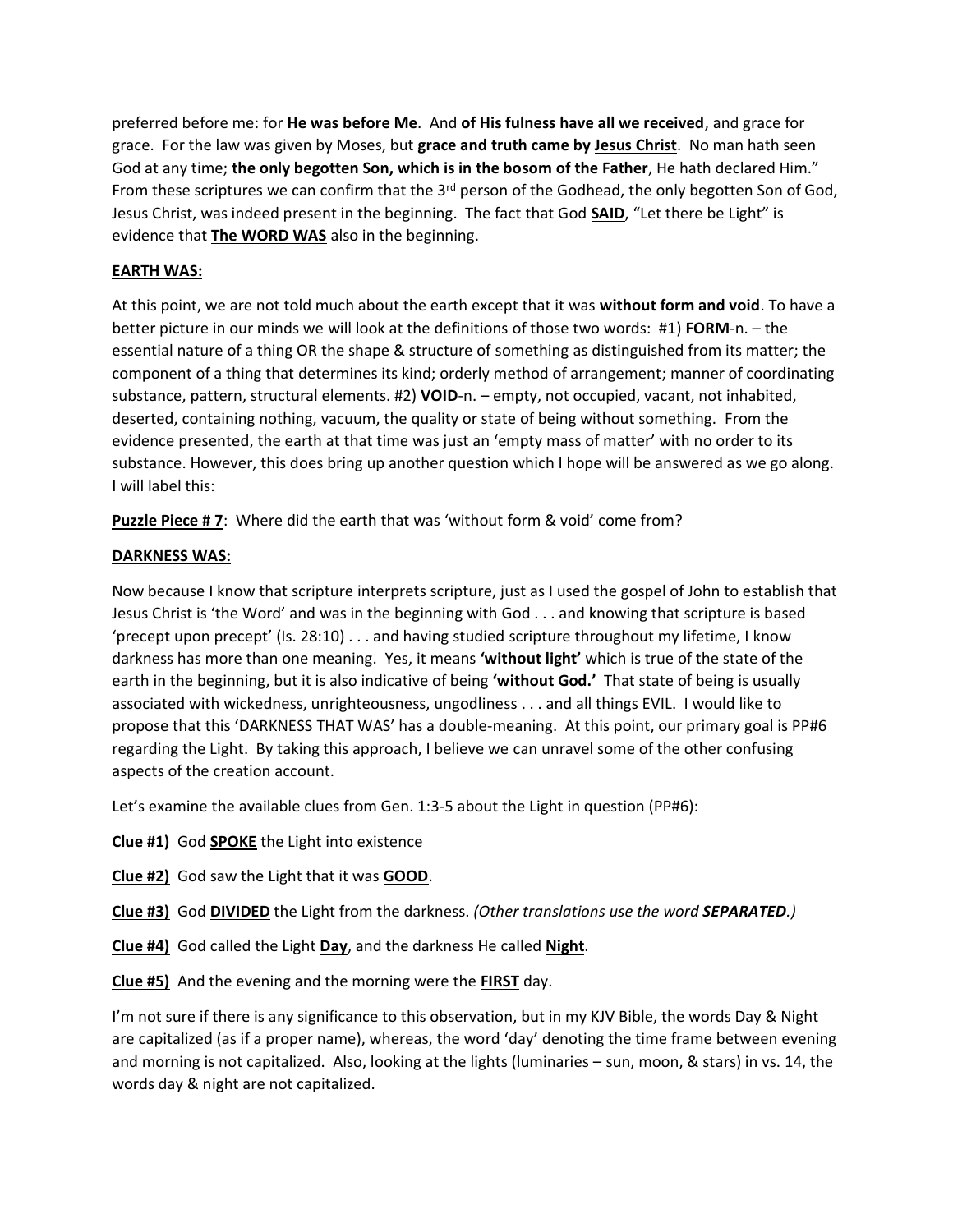Please keep these clues in mind as we look now at the creation of man. Perhaps we will better understand God's blueprint for mankind.This study may be a little lengthy so I'll include only a few verses regarding man's creation. *(Any emphasis in the text is mine.)*

## **Puzzle Piece #8:** What exactly is the IMAGE and LIKENESS of God?

**Gen. 1:26-28** – "And God said, **Let US make man in OUR IMAGE, after OUR LIKENESS**: and **let them have dominion** over the fish of the sea, and over the fowl of the air, and over the cattle, and over all the earth, and over every creeping thing that creepeth upon the earth. So **God created man in His own image, in the image of God created He Him; male and female created He them**. And God blessed them, and God said unto them, Be fruitful, and multiply, and replenish the earth, and subdue it; and have dominion over the fish of the sea, and over the fowl of the air, and over every living thing that moveth upon the earth." This all happened on the sixth day of creation.

[**Note:** The **US** in the above scriptures refers to all 3 persons of the Godhead, known also as the Triune God or 'The TRINITY' *(discussed earlier)* – God The Father, God The Son, and God The Holy Spirit.]

**Gen. 2:1-3** contains the conclusion of creation, "**Thus the heavens and the earth were FINISHED, and ALL THE HOST OF THEM. And on the seventh day God ended His work which He had made;** and He rested on the seventh day from all His work which He had made. And God blessed the seventh day, and sanctified it: because that in it He had rested from all His work which God created and made."

[We know the division of God's Word into chapters/verses was man's later attempt to make it easier to understand and reference. These 3 verses *(in my humble opinion)* should have been included as the conclusion of chapter 1 instead of the introduction to chapter 2.]

## **Puzzle Piece #9**: What does **FINISHED** really mean?

These three verses (Gen. 2:1-3) are very intriguing and beg for further study, hence, I am pulling it aside. There is definitely something hidden here. If it means what I feel the Holy Spirit is revealing to me, it will certainly answer a lot of my questions. For example: how did my granddaughter, barely old enough to talk, know that Jesus 'SMELLS LIKE RAIN?' (See post of that title, 7-13-20). I am led to understand this has something to do with TIME from God's perspective, the beginning to the end; PREDESTINATION, and being chosen in Him 'before the foundation of the world.' If **ALL THE HOST** of heaven and earth were **FINISHED** on the seventh day, **THAT WOULD INCLUDE US!** . . . everyone/everything/ever created/ever lived/ever will live in heaven or earth – past, present & future! **GOD RESTED FROM ALL HIS WORK!** Are we not the work of His hands? Though PP#9 connects to PP#8, I will try to cover this puzzle piece in greater depth in a separate post with scriptures that are even now bombarding my mind. This rabbit trail must be for another day as I truly want to keep my focus at the present on PPs #6, #7, #8 & #10.

The rest of Genesis 2 is basically a re-telling of creation with a bit more detail. Vs. 7-9: "And **the Lord God formed man of the dust of the ground and breathed into his nostrils the BREATH OF LIFE; and man became a LIVING SOUL**. And the Lord God planted a garden eastward in Eden; and there He put the man whom He had formed. And out of the ground made the Lord God to grow every tree that is pleasant to the sight, and good for food; **the TREE OF LIFE also in the midst of the garden, and the TREE**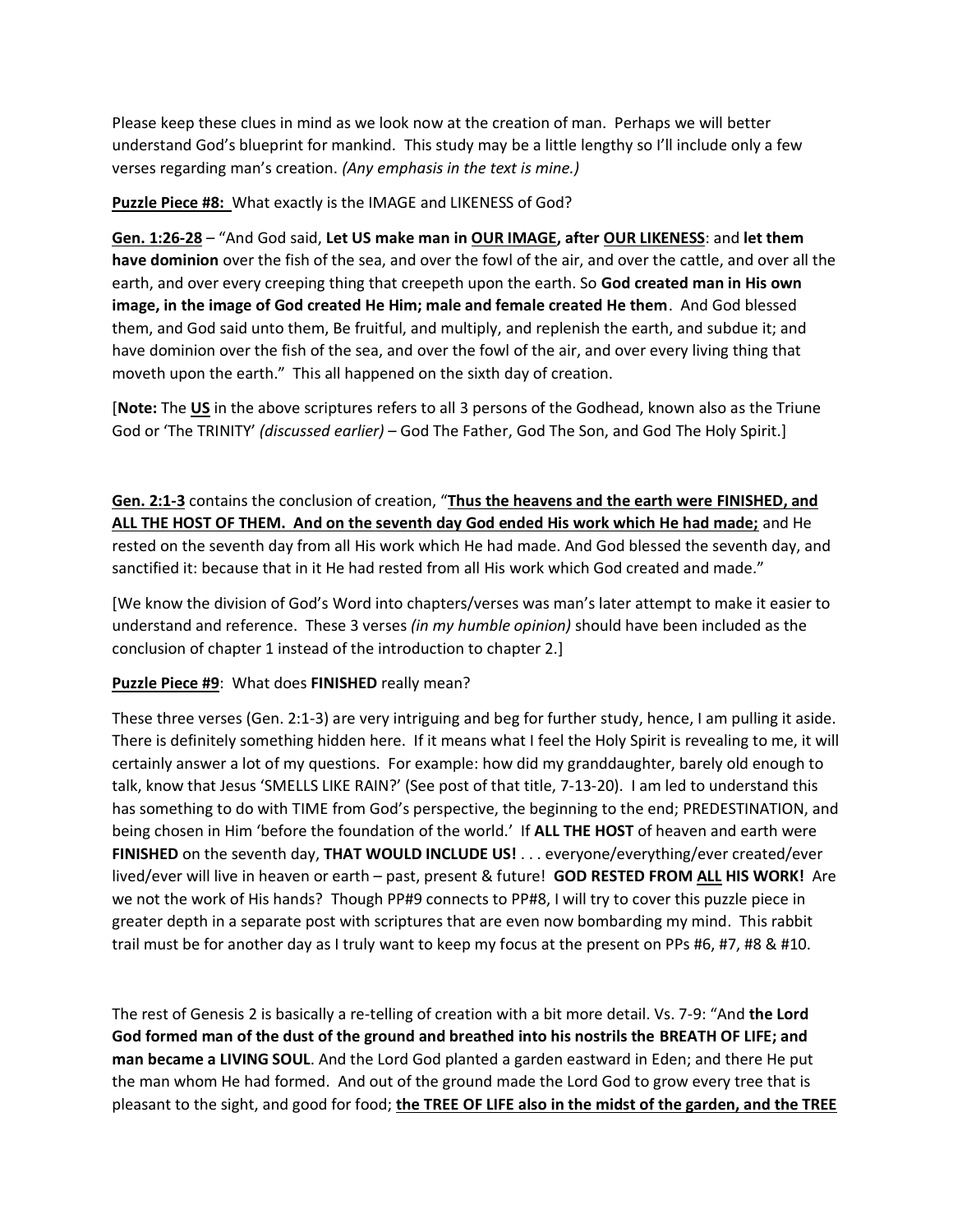**OF KNOWLEDGE OF GOOD AND EVIL**." Let's skip down to vs. 15-17: "And the Lord God took the man, and put him into the garden of Eden to dress it and to keep it. And the Lord God commanded the man, saying, **Of every tree of the garden thou mayest freely eat: But of the TREE OF KNOWLEDGE OF GOOD AND EVIL, thou shalt not eat of it**: **for in the day that thou eatest thereof thou shalt surely die.**"

The remainder of chapter 2 tells how the beasts of the field were formed and brought before Adam to be named. It also explains how the Lord God recognized that it was not good for Adam to be alone, so He made Adam fall into a deep sleep, removed one of Adam's ribs, and from that rib, the Lord God made Woman, and brought her to the man. vs. 25: "And **they were both naked the man and his wife, and were not ashamed**." *(I'll throw this in for free . . . this twosome, male and female, were the first husband and wife . . . the pattern established by God for the institution of marriage).* 

In Genesis chapter 3, we read about the fall of man . . . how Eve was beguiled by the serpent to eat fruit from the forbidden tree and 'gave also unto her husband with her; and he did eat.' Now catch vs. 7: "And **the eyes of them both were opened, and they knew that they were naked**; and they sewed fig leaves together, and made themselves aprons (coverings). Skip now to Gen. 21-24: "Unto Adam also and to his wife did **the Lord God make coats of skins, and clothed them**. And the Lord God said, Behold, **the man is become as one of us, to know good and evil**: and **NOW, lest he put forth his hand, and take also of the tree of life, and eat, and live for ever:** Therefore the Lord God sent him forth from the garden of Eden, to till the ground from whence he was taken. So he drove out the man; and he placed at the east of the garden of Eden Cherubims, and a FLAMING SWORD which turned every way, to **KEEP THE WAY** OF THE TREE OF LIFE."

**Puzzle Piece #10:** How do the 2 trees . . . **Tree of Life** and **Tree of the Knowledge of Good & Evil** . . . both mentioned as being in the 'midst of the garden' fit into the big picture? And what changed after the disobedience (sin) of Adam and Eve to make them realize they were naked?

Folks, I may have bitten off more than I can chew, but here is what I see when I look closer at these puzzle pieces. Some of this I am just seeing for the first time. I'm not going to be methodical about this, but just tell you in story form my hypothesis and how I came to my conclusions. Our primary goal with Part Two is to answer the question, **'What was the Light created on Day 1 of creation."** While researching this PP#6, I believe we will also answer other related questions (PPs #7, #8, & #10). All of these are interconnected to the 5 pieces discussed in Part One.

In the beginning of the creation of earth and the firmament above it, we know that all 3 persons of the Godhead were present and accounted for . . . God the Father, God the Son (the Word), and God the Holy Spirit. We discussed what the earth that was before the Light looked like and that darkness, both physical and spiritual was present. If you are reading this and are a student of God's Word, you are aware that there is more than one heaven. Paul spoke of the 'third heaven' in 2 Cor. 12:2. It stands to reason there would be a 'second heaven' which I believe to be the dwelling place and domain of the forces of darkness. In Gen. 1:2, the darkness is described as being 'upon the face of the deep' which gives the impression of 'hovering above.' Satan is referred to as the Prince of the Power of THE AIR, and you can find an example of this 'heavenly space' in Daniel 10. The angel Gabriel was delayed from getting to Daniel speedily because he was forced to contend with the 'principality of Persia.' Gabriel had to call on the Archangel Michael to assist him through this area. You can also see in Ephesians 6:12 that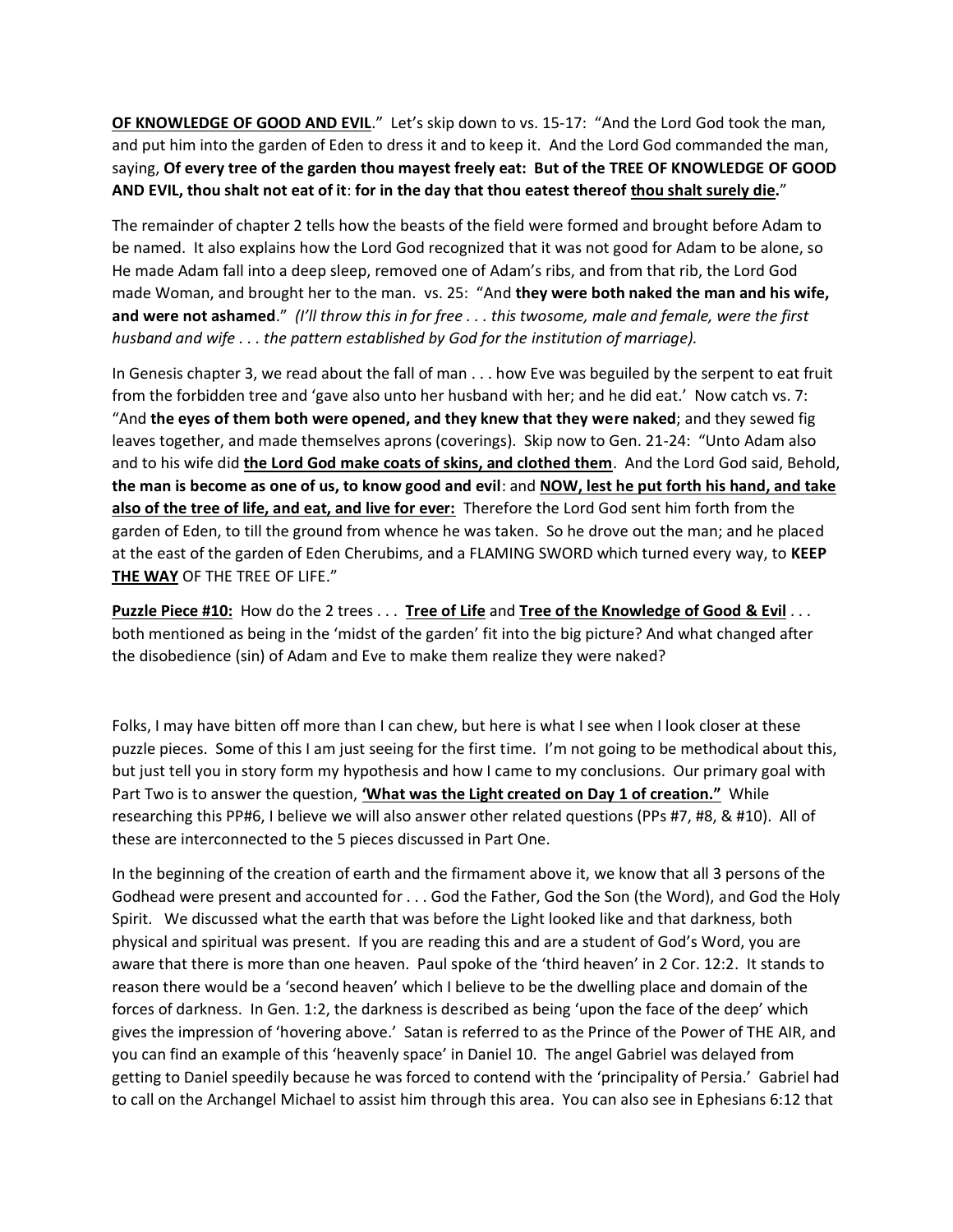we ourselves are warned that we do not fight against flesh and blood, but our enemies are principalities, powers, rulers of the darkness of this world, and spiritual wickedness in high places.

It is not recorded in the Genesis creation account that angels were created at that time. Yet we know from scriptures that angels existed with God in His dwelling place. Therefore, we can theorize that at some point in eternity past other creations occurred which included all the angels. Could this have possibly been **WHEN the earth that was 'without form and void'** was initially created (PP#7)? The fall of Lucifer and one-third of the angels who rebelled with him most likely occurred prior to the Genesis account. The probability exists that after this group of fallen angels were cast out of heaven, they were sent to earth. What better place for them to be banished than a desolate mass of matter without form and void? Thus, we find the darkness, both PHYSICAL and SPIRITUAL, as recorded in Gen. 1:2.

Lucifer's fall from his place with God in heaven was caused by pride. I have always understood and been taught that Lucifer wanted to exalt himself ABOVE God. But look what the scripture says was Lucifer's ultimate desire in Isaiah 14:14, "I will ascend above the heights of the clouds, I will be **LIKE the most High**." Who do we know really was created to be **'LIKE' the most High**? (See Gen. 1:26) Lucifer was one of the higher-up angels who would have probably been given foreknowledge of God's plan. The fact that God desired a people of His own, made in His image and likeness, was incomprehensible. Whose position was Lucifer really after?

It was never God's intention for man to eat from the TREE OF THE KNOWLEDGE OF GOOD AND EVIL. That's why he warned Adam about it. It was a stern warning! If you eat of it, you shall surely die! Yes, God knew about good and evil. He created all things, even evil. "There is none beside Me. I AM the Lord, and there is none else. I form the light, and create darkness: I make peace, and create evil: I the Lord do all these things (Is. 45:6b-7)." We don't have to know God's motives or try to reason why He does things the way He does. He is God! It's easy for us in our 'fallen state' to blame God for putting that forbidden tree in the garden in the first place. But who are we to tell our Maker how we should be fashioned. He is the Potter, we are the clay. Our destiny is in His hands. "For thus saith the Lord that created the heavens; God Himself that formed the earth and made it; He hath established it: He created it not in vain [NOT WITHOUT PURPOSE], He formed it to be inhabited; I am the Lord; and there is none else (Is. 45:18).

Once Satan found himself cast out of heaven, he determined to destroy what he knew God loved. He didn't wait long to show up on the scene and cause havoc. We find him in the garden of Eden as early as Gen. 3:1. Disguised in the form of a serpent, He masterfully used his cunning deception to beguile Eve. "**Ye shall NOT surely die"** (*Satan just called God a liar . . . he is the father of lies. - John 8:44):* For God doth know that in the day ye eat thereof, then your eyes shall be opened, and ye shall be as gods, knowing good and evil." Don't you know Satan was aware of the consequences of rebellion against God? He was so jealous of God's creation. They held the place that he felt should rightfully be his. If he couldn't have it, neither would they!

Now, Adam and Eve could eat freely of any of the other trees, including the TREE OF LIFE. As long as they were allowed to partake of the TREE OF LIFE, they were eternal beings. They walked with God in His presence. I could be wrong, but I think the reason they did not know they were naked is because their bodies were not as ours are today. While eating of the TREE OF LIFE, they were immortal beings. In that uncorrupted state, their appearance was 'the image & likeness of God.' They most probably glowed from being in the glory of God's presence. One bite of the forbidden fruit and it was 'lights-out!'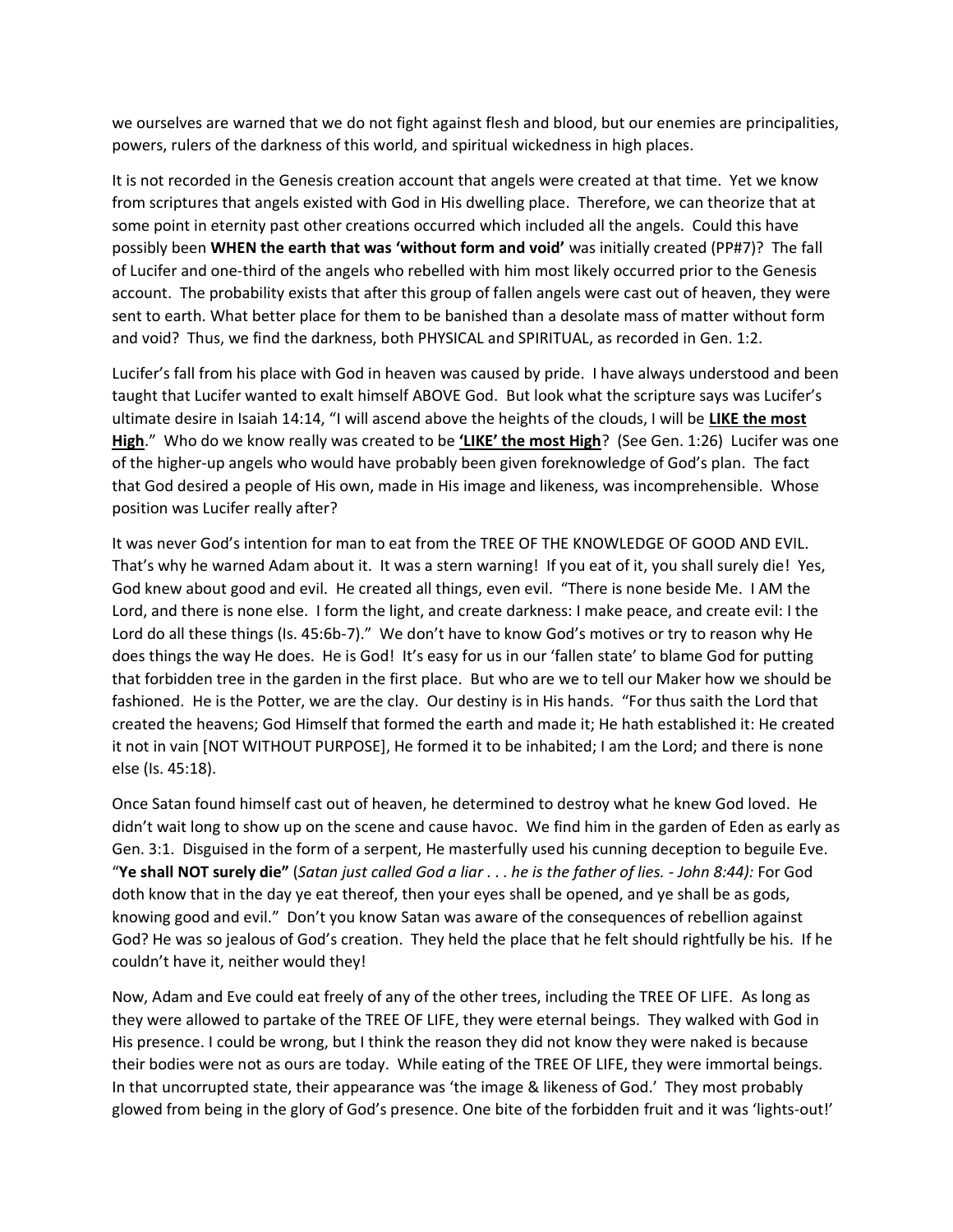Their bodies were corrupted by sin. We can only imagine their shock of looking upon themselves and seeing their change in appearance. They were naked because their raiment of God's glory had departed (see PP#10).

"Unto Adam also and to his wife did the Lord God make coats of skins, and clothed them. And the Lord God said, Behold the man is become as one of us, to know good and evil: and now, lest he put forth his hand, and take also of the TREE OF LIFE, and eat, and live for ever: Therefore the Lord God sent him forth from the garden of Eden, to till the ground from whence he was taken. So, he drove out the man; and he placed at the east of the garden of Eden Cherubims, and a FLAMING SWORD which turned every way, **to keep the way of the tree of life** (Gen. 3:21-24)."

As I typed those scriptures, I heard in my spirit, **"dead men walking."** That is what we all are if we do not have the Holy Spirit dwelling within us. We are just like Adam and Eve were on that day (see Part One). They were spiritually dead, though their physical bodies continued to live on until their appointed time to return to the dust from whence they came. They could no longer partake of the **TREE OF LIFE** and live forever. It was a sad, sad day for all of God's creation.

You may be wondering why I emphasized the last phrase of Gen. 3:24. I want you think about that phrase and how it relates to our primary puzzle piece. I'm going to tell you NOW the answer to our question: **What was the Light in Gen. 1:3?** The is NOT conjecture . . . it is **TRUTH REVEALED**!

**THE LIGHT** was God's provision, because of His great love for us, to keep **THE WAY** of the TREE OF LIFE. In the beginning . . . **BEFORE** the foundation of the world, **BEFORE** anything else that was made was made . . . on the **FIRST** day . . . Our God thought of us above all! What a great God we serve! His infinite LOVE is beyond all comprehension! Our God is omniscient, all knowing, from eternity past to eternity future. Have you guessed the answer?

## **That LIGHT is JESUS! The Word made flesh!**

Before the beginning of time, God looked into the future and **by HIS SPOKEN WORD**, which will not return to Him void, He set into motion His plan of salvation for every soul to find their way back to Him.

I have shared in past posts how God is revealing more of Himself to me through the parables. They are not earthly messages with a heavenly meaning. THEY ARE OUR REALITY! Never before has the Parable of the Prodigal Son been more revealing. It perfectly portrays the creation story of mankind, their departure from a beautiful HOME and a wonderful LIFE prepared just for them. But most of all, it reveals the heart of a loving Father . . . long-suffering, waiting patiently for His Children to COME BACK HOME! It is the picture of REPENTANCE and RESTORATION . . . "bring forth the BEST ROBE and put it on him; and put a ring on his hand, and shoes on his feet: and bring hither the fatted calf, and kill it; and let us eat, and be merry: for this **my son was dead, and is alive again** (born-again): he was lost, and is found. And they began to be merry." Read the full story in Luke 15:11-32. You will find it all there . . . the raiment back on . . . the marriage supper of the Lamb.

Wow! That was **PROPER NAMES**! Did you ever realize **YOU** are mentioned by name in Gen. 1:5? God called His children by NAME. Those who find THE WAY *(the narrow way)* are **GOING HOME**! We are the **DAY**! Hallelujah!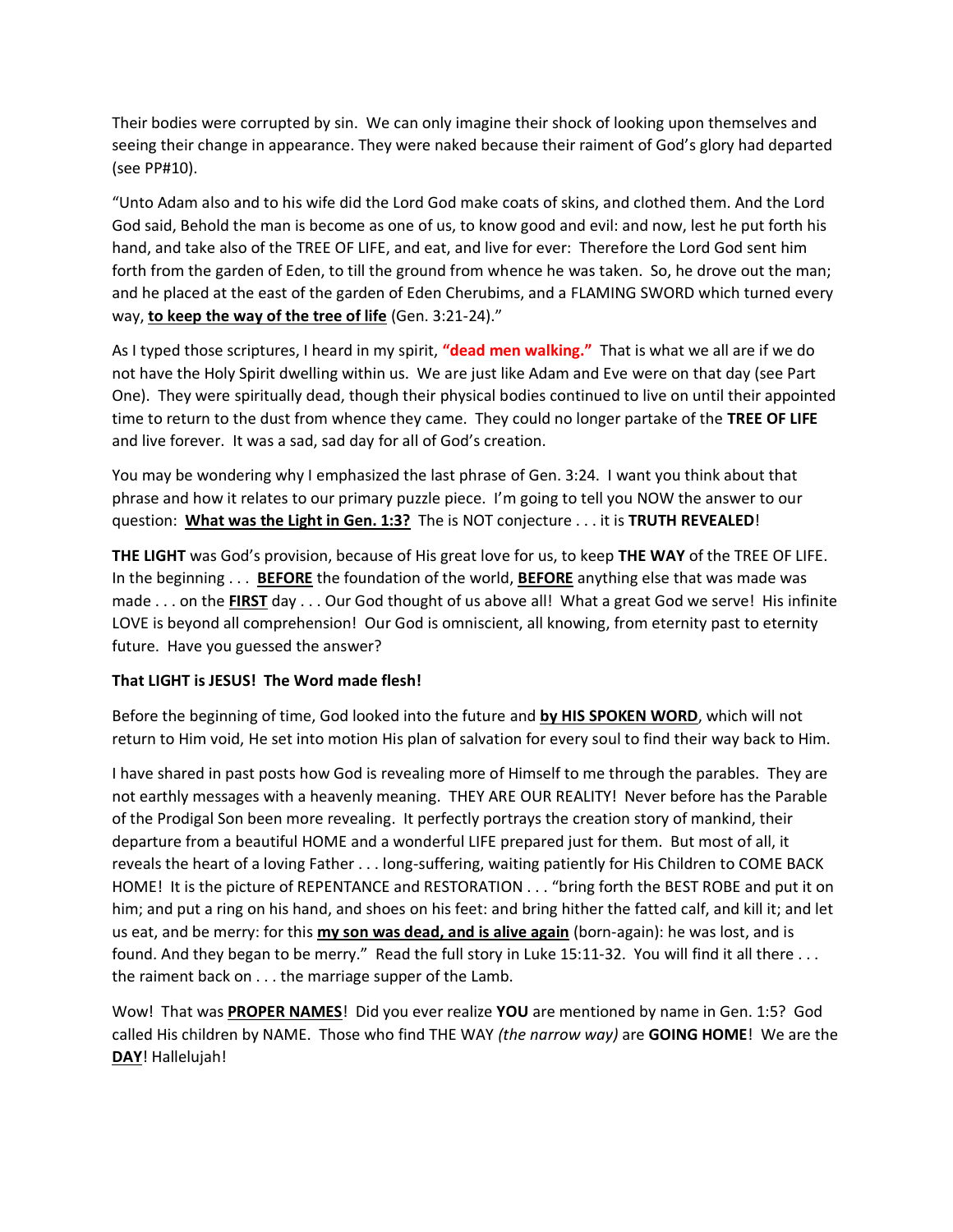But there are others of His creation, known from the foundation of the earth, that are called by another name. Those who do not return by THE WAY provided are separated from those who are the Day. But worse than that . . . they will remain **SEPARATED** from the Father who loves them . . . the Lord God Himself . . . The ONE who breathed life into their nostrils and made them into a Living Soul. They will never again walk in the garden with Him in the cool of the evening . . . they will NEVER AGAIN partake of the TREE OF LIFE. *(Read 2 Thess. 1:7-10, Rev. 2:16 for a look at their fate).* This group also has been given a name. God called the darkness **NIGHT**!

Thank You, Abba Father! I am so overwhelmed by Your love for me! Thank You for once again providing an Ark . . . not for me only, but for all who will come to the Light. You are such a good, good Father. Yes, **Your Light is very GOOD**. The time has now come for those who walk in Your Light to be separate from those who walk in darkness. You are even **NOW dividing the DAY from the NIGHT**. Oh, dear Lord, may Your Holy Spirit fill us to overflowing with Your presence. May our lives reflect Your glory. Restore us to Your Image and Your Likeness. May we once again come into Your Garden and **partake of Your TREE OF LIFE and live forever.**

Beloved, please read the scriptures. They are not support for this message. They ARE THE MESSAGE that our Heavenly Father wanted me to write to you. The very best one is at the very end, spoken by the Father Himself through His prophet Isaiah.

**John 8:12** – "Then spake Jesus again unto them saying, **I AM the LIGHT OF THE WORLD: he that followeth me shall not walk in darkness, but shall have the LIGHT OF LIFE."**

**John 14:6** – "Jesus saith unto him, **I AM THE WAY, THE TRUTH, AND THE LIFE: no man cometh unto the Father but by me."**

**2 Cor. 4:6** – **"FOR GOD, WHO COMMANDED THE LIGHT TO SHINE OUT OF DARKNESS**, hath shined in our hearts, to give light of the knowledge of the glory of God in the face of Jesus Christ."

**Eph. 5:8** – "For ye were sometimes darkness, but now are ye light in the Lord, **WALK AS CHILDREN OF LIGHT."**

**1 Thess. 5:4-5** – "But ye brethren are not in darkness, that that day should overtake you as a thief. Ye are all the **CHILDREN OF LIGHT** and the **CHILDREN OF THE DAY**: we are not of the Night , nor of darkness."

**Col. 1:12-13** – "Giving thanks unto the Father, which hath made us meet [fit] to be **PARTAKERS of the inheritance of the SAINTS IN LIGHT**: Who hath delivered us from the power of darkness and hath translated us into the kingdom of His dear Son:

**Rom. 13:11-13a** – "And that, knowing the time, that now it is high time to awake out of sleep: for **NOW IS OUR SALVATION NEARER** than when we believed. The night is far spent, the day is at hand: let us therefore **cast off the works of darkness**, and let us **PUT ON THE ARMOUR OF LIGHT**. Let us walk honestly as in the **DAY**."

Rev. 22:14 – "Blessed are they that do His commandments, **that they may have right to the TREE OF LIFE**, and may enter in through the gates into the city.